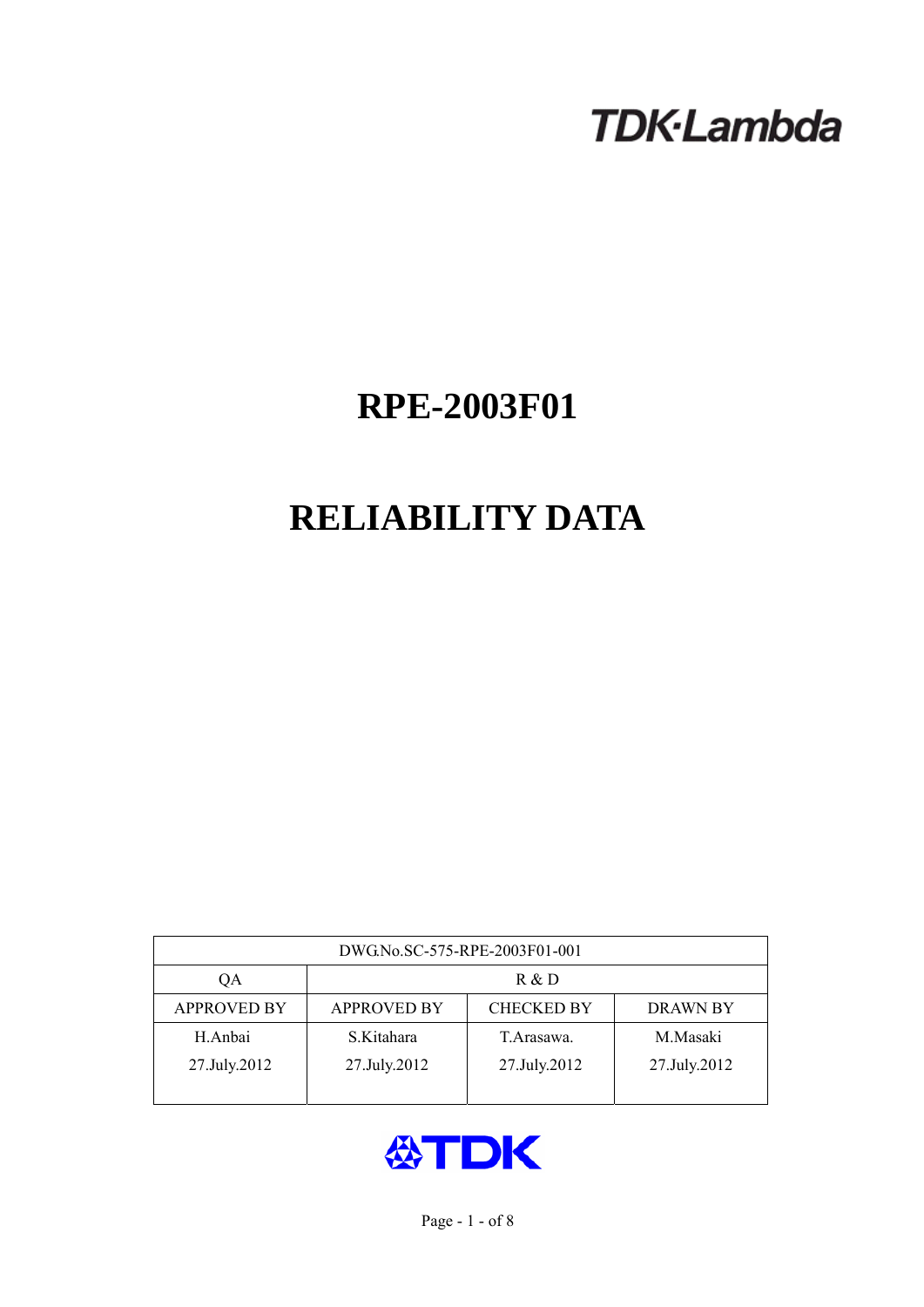# INDEX

|                                     | Page   |
|-------------------------------------|--------|
| 1. Calculated Values of MTBF        | Page-3 |
| 2. Vibration Test                   | Page-4 |
| 3. Heat Cycle Test                  | Page-5 |
| 4. Humidity Test                    | Page-6 |
| 5. High Temperature Resistance Test | Page-7 |
| 6. Low Temperature Storage Test     | Page-8 |
|                                     |        |

The following data are typical values. As all units have nearly the same characteristics, the data to be considered as ability values.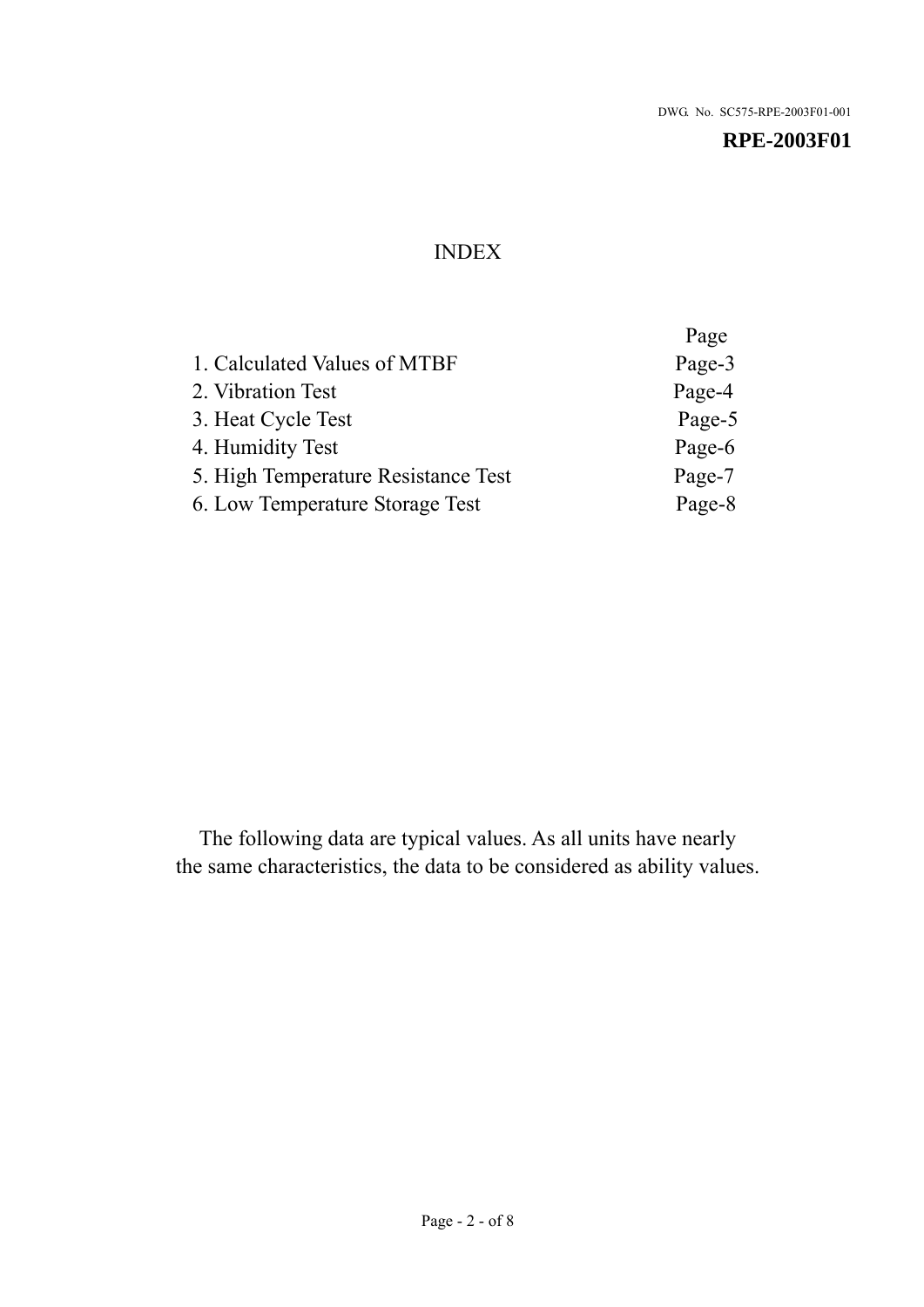1. Calculated Values of MTBF

MODEL:RPE-2003F01

(1)Calculating Method

Calculated Based on parts stress Reliability projection of MIL-HDBK-217F NOTICE2.

Individual failure rates  $\lambda$  G is given to each part and MTBF is

Calculated by the count of each part.

$$
MIBF = \frac{1}{\lambda_{\text{expap}}} = \frac{1}{\sum_{i=1}^{n} N_i (\lambda_{\text{G}} \pi_Q)_i} \times 10^6 \text{ (hours)}
$$

| $\lambda$ equip | : Total equipment failure rate (Failure / 106 Hours)            |
|-----------------|-----------------------------------------------------------------|
| $\lambda$ G     | : Generic failure rate for the <i>i</i> th generic part         |
|                 | (Failure/ 106 Hours)                                            |
| Ni              | : Quantity of i th generic part                                 |
| N               | : Number of different generic part categories                   |
| $\pi Q$         | : Generic quality factor for the i th generic part( $\pi Q=1$ ) |

# (2)MTBF Values

GF: Ground, Fixed

 $MTBF = 8,516,437$  (Hours)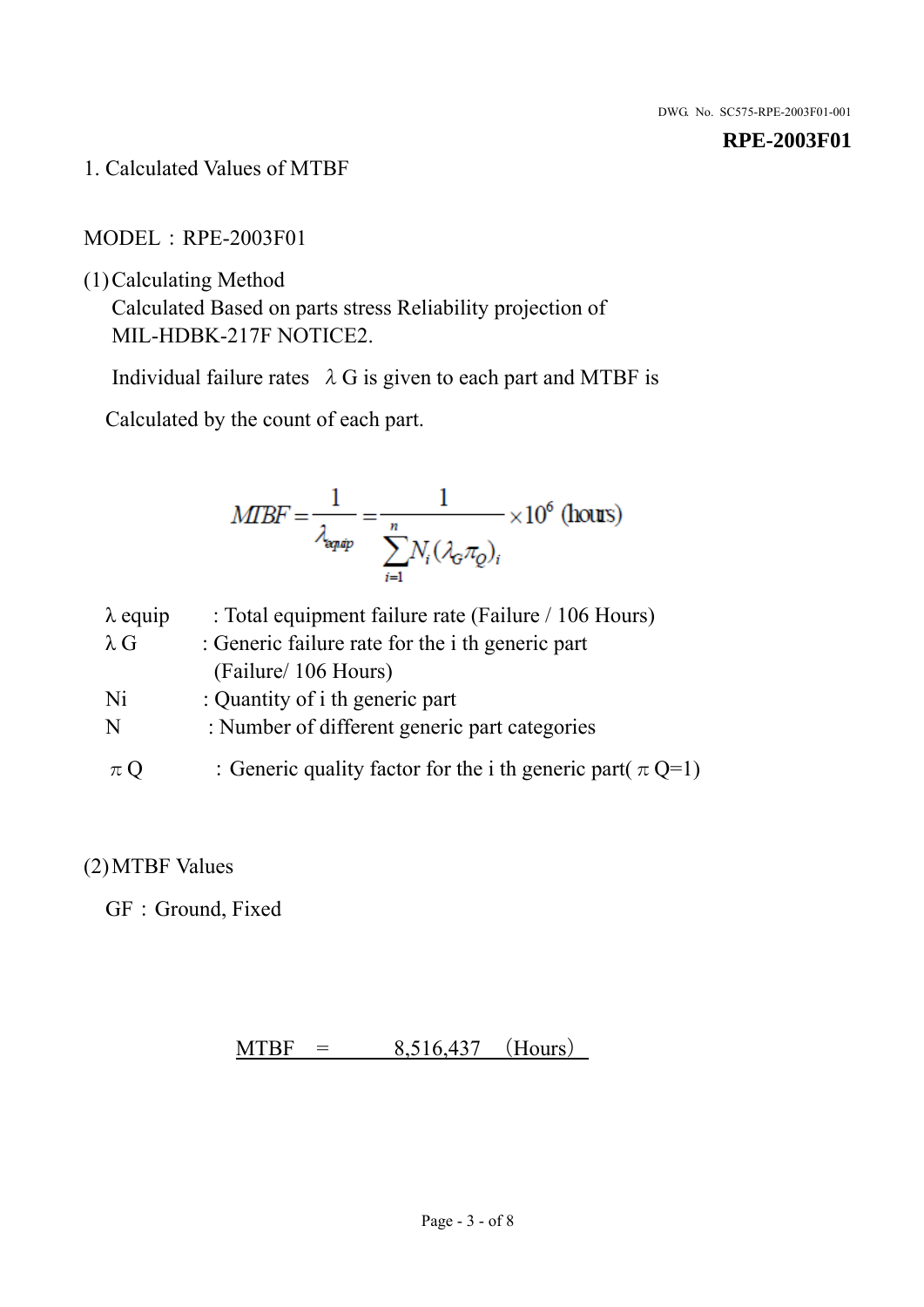## 2. Vibration Test

# MODEL: RPE-2003F01 (Representation Product : RPE-2006F02)

- (1)Vibration Test Class Frequency Variable Endurance Test
- (2)Equipment Used Controller VS-1000-6, Vibrator 905-FN (IMV CORP.)
- (3)The Number of D.U.T (Device Under Test) 6 units
- (4) Test Conditions Frequency : 10~55Hz Amplitude : 1.5mm,Sweep for 1 min. Dimension and times : X,Y and Z Directions for 2 hours each.
- (5)The Method Fix the D.U.T on the fitting-stage
- (6)Test Results PASS

| Check item                        | Spec.                                |                   | <b>Before Test</b> | After Test      |
|-----------------------------------|--------------------------------------|-------------------|--------------------|-----------------|
| Attenuation(dB)                   | Differential Mode: 25dB min.         |                   | 44.01              | 44.62           |
|                                   |                                      | $10 \text{ MHz}$  | 39.06              | 38.65           |
|                                   | Common Mode: 25dB min.               | 2 MHz             | 36.73              | 36.44           |
|                                   |                                      | 10 MHz            | 48.20              | 48.51           |
| Leakage Current (mA)              | $0.5mA$ max. $(250V, 60Hz)$          | Line1             | 0.25               | 0.25            |
|                                   |                                      | Line <sub>2</sub> | 0.25               | 0.25            |
| DC Resistance (m $\Omega$ )       | $100 \text{ m}\Omega$<br>max.        |                   | 40.55              | 40.67           |
| <b>Test Voltage</b>               | $L-L$ : 1768Vdc 60sec.               |                   | <b>OK</b>          | <b>OK</b>       |
|                                   | $L-E$ : 1500Vdc 60sec.               |                   |                    |                 |
| Isolation Resistance( $M\Omega$ ) | 100<br>$M\Omega$ min.(500Vdc 60sec.) |                   | $4.53\times E5$    | $5.05\times E5$ |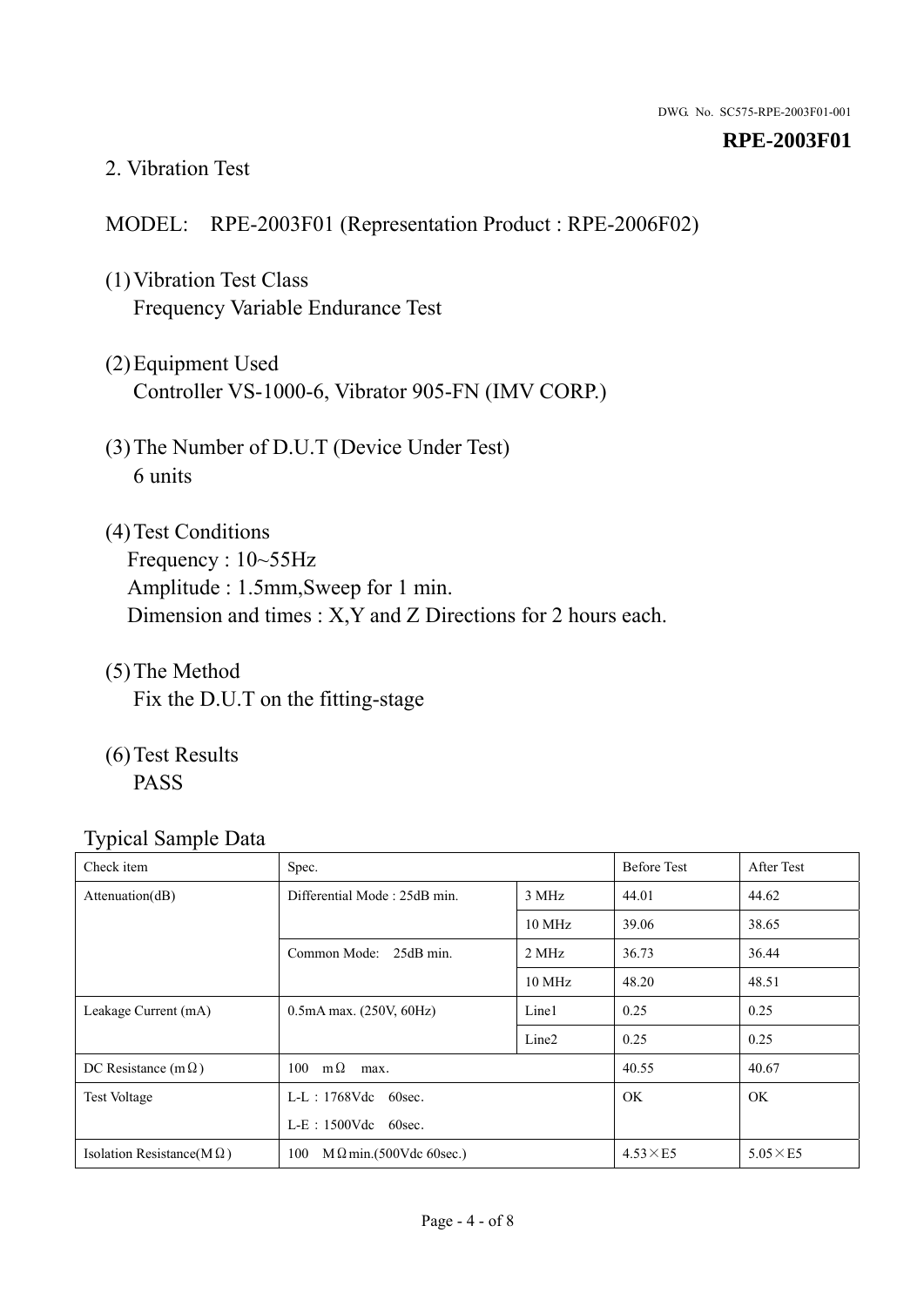# 3. Heat Cycle Test

## MODEL: RPE-2003F01 (Representation Product : RPE-2006F02)

# (1)Equipment Used TEMPERATURE CHAMBER TSA-71H-W (ESPEC CORP.)

- (2)The Number of D.U.T (Device Under Test) 6 units
- 1 cycle (3)Test Conditions 30<sub>min</sub>  $+85^{\circ}$ C 3min. Ambient Temperature : -25~+85℃ Test Cycles: 100 cycles  $-25^{\circ}$ C 30min.

(4)The Method

Before the test check if there is no abnormal characteristics and put the D.U.T in the testing chamber. Then test it in the above cycles, After the test is completed leave it for 1 hour at room temperature and check it if there is no abnormal each characteristics.

#### (5)Test Results PASS

| ັ່<br>л.<br>Check item            | Spec.                                 |                   | <b>Before Test</b> | After Test      |
|-----------------------------------|---------------------------------------|-------------------|--------------------|-----------------|
| Attenuation(dB)                   | Differential Mode: 25dB min.<br>3 MHz |                   | 44.66              | 45.73           |
|                                   |                                       | 10 MHz            | 39.24              | 40.05           |
|                                   | Common Mode: 25dB min.                | 2MHz              | 36.56              | 37.52           |
|                                   |                                       | 10 MHz            | 48.08              | 45.28           |
| Leakage Current (mA)              | $0/5$ mA max. (250V, 60Hz)            | Line1             | 0.25               | 0.26            |
|                                   |                                       | Line <sub>2</sub> | 0.24               | 0.25            |
| DC Resistance $(m \Omega)$        | $100 \quad m\Omega$<br>max.           |                   | 41.83              | 41.35           |
| <b>Test Voltage</b>               | $L-L$ : 1768Vdc 60sec.                |                   | OK.                | <b>OK</b>       |
|                                   | $L-E$ : 1500Vdc 60sec.                |                   |                    |                 |
| Isolation Resistance(M $\Omega$ ) | $M \Omega$ min.(500Vdc 60sec.)<br>100 |                   | $6.42\times E5$    | $6.33\times E5$ |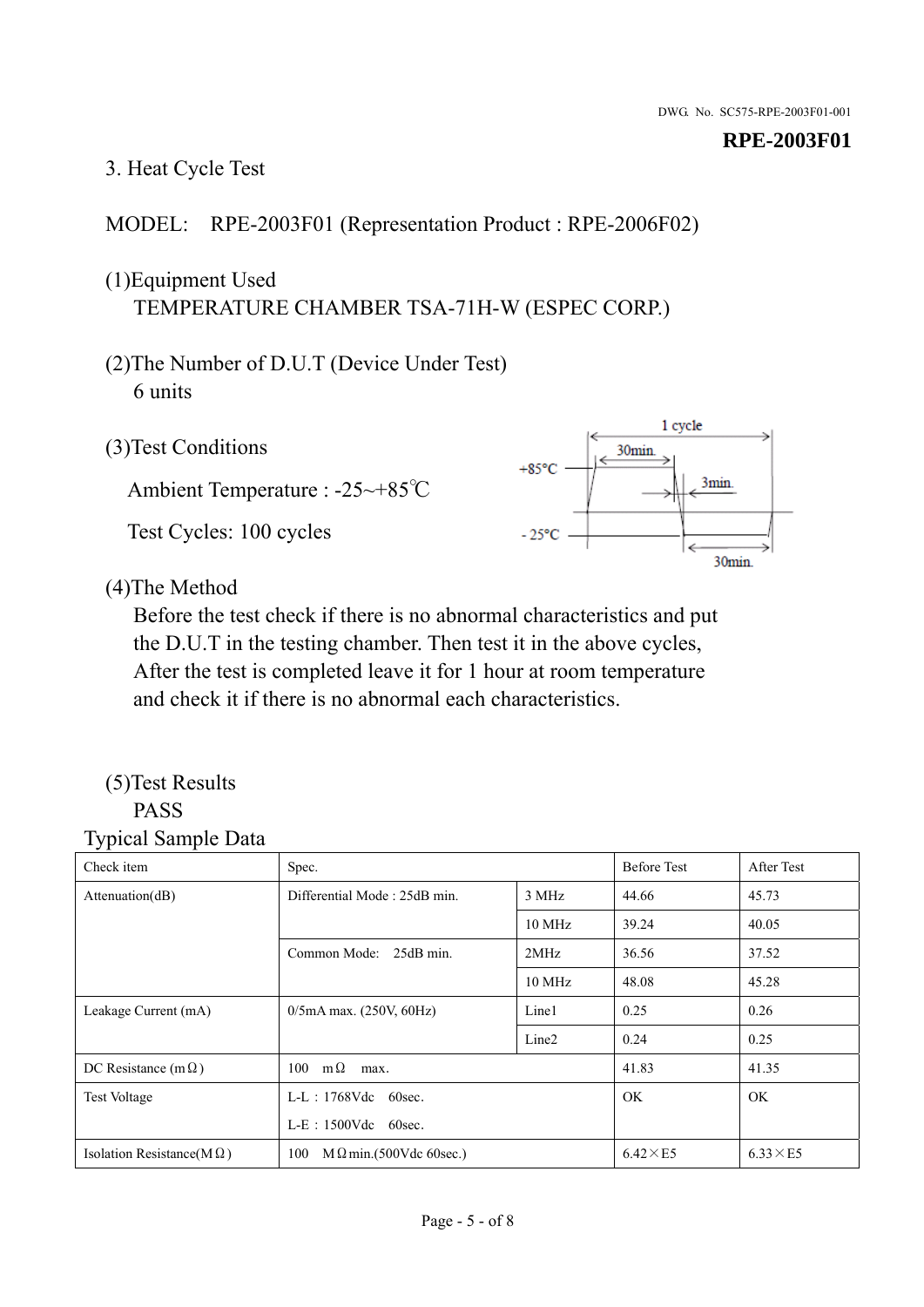# 4. Humidity Test

# MODEL: RPE-2003F01 (Representation Product : RPE-2006F02)

# (1)Equipment Used TEMP. & HUMID. CHAMBER PR-4KT (ESPEC CORP.)

- (2)The Number of D.U.T (Device Under Test) 6 units
- (3)Test Conditions

Ambient Temperature : +40℃

Test Times: 500 hours Ambient Humidity: 90~95%RH No Dewdrop

## (4)The Method

Before the test check if there is no abnormal characteristics and put the D.U.T in the testing chamber. Then test it in the above conditions. After the test is completed leave it for 1 hour at room temperature and check it if there is no abnormal each characteristics.

# (5)Test Results

# PASS

| . .<br>Check item                 | Spec.                                 |                   | <b>Before Test</b> | After Test      |
|-----------------------------------|---------------------------------------|-------------------|--------------------|-----------------|
| Attention(dB)                     | Differential Mode: 25dB min.<br>3 MHz |                   | 44.84              | 44.93           |
|                                   |                                       | 10 MHz            | 39.42              | 39.14           |
|                                   | Common Mode: 25dB min.                | 2MHz              | 36.70              | 36.06           |
|                                   |                                       | 10 MHz            | 48.11              | 47.81           |
| Leakage Current (mA)              | $0.5mA$ max. $(250V, 60Hz)$           | Line1             | 0.24               | 0.24            |
|                                   |                                       | Line <sub>2</sub> | 0.24               | 0.24            |
| DC Resistance (m $\Omega$ )       | $100m\Omega$<br>max.                  |                   | 40.67              | 40.40           |
| <b>Test Voltage</b>               | $L-L$ : 1768Vdc 60sec.                |                   | <b>OK</b>          | OK.             |
|                                   | $L-E$ : 1500Vdc 60sec.                |                   |                    |                 |
| Isolation Resistance( $M\Omega$ ) | 100<br>$M \Omega$ min.(500Vdc 60sec.) |                   | $6.94 \times E5$   | $6.84\times E5$ |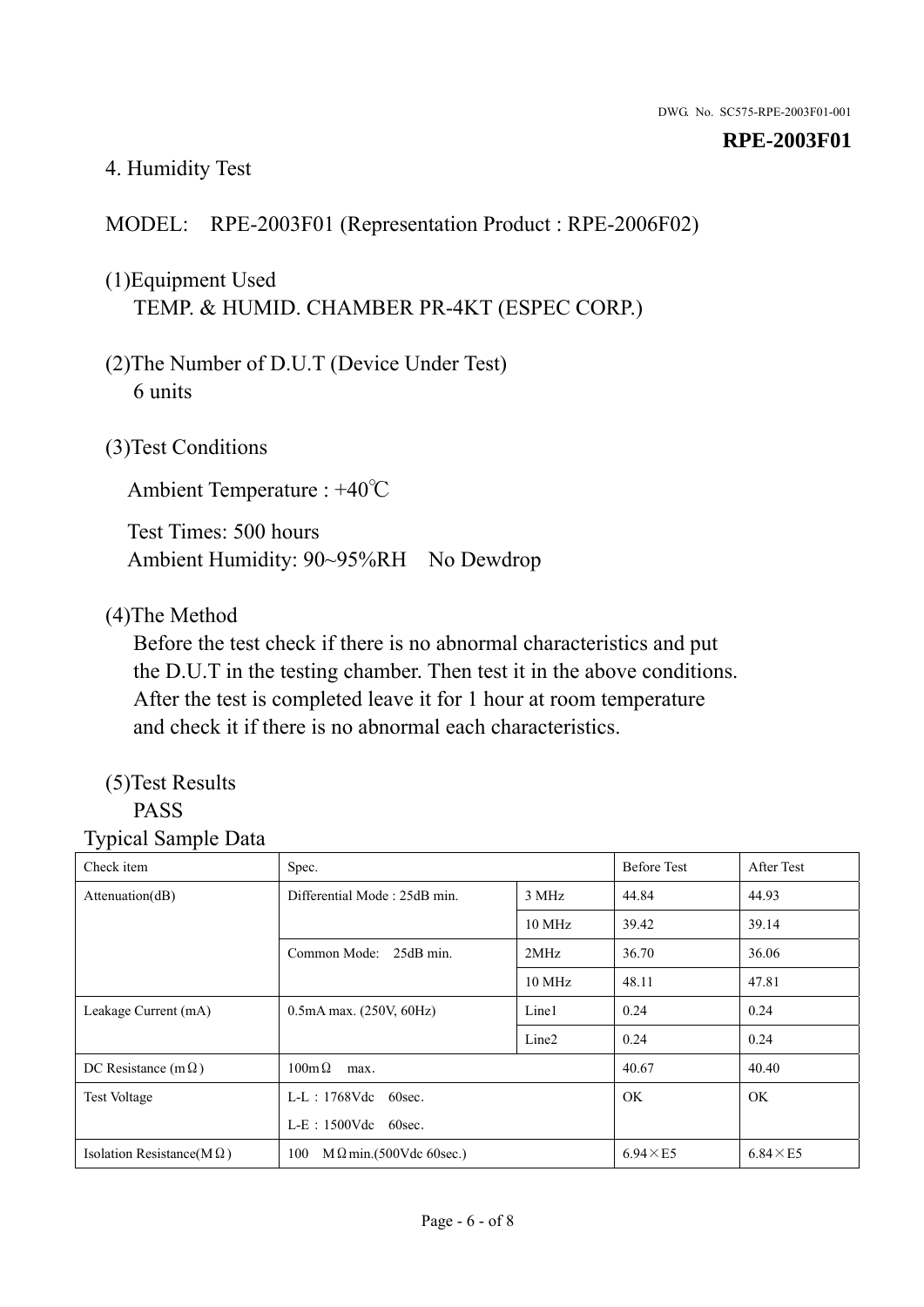## 5. High Temperature Resistance Test

# MODEL: RPE-2003F01 (Representation Product : RPE-2006F02)

# (1)Equipment Used TEMPERATURE CHAMBER PHH-300 (ESPEC CORP.)

- (2)The Number of D.U.T (Device Under Test) 6 units
- (3)Test Conditions

Ambient Temperature : +55℃

Test Times: 500 hours Operating: DC 6A

## (4)The Method

Before the test check if there is no abnormal characteristics and put the D.U.T in the testing chamber. Then test it in the above conditions. After the test is completed leave it for 1 hour at room temperature and check it if there is no abnormal each characteristics.

# (5)Test Results

# PASS

| ັ່<br>л.<br>Check item            | Spec.                                 |                   | <b>Before Test</b> | After Test      |
|-----------------------------------|---------------------------------------|-------------------|--------------------|-----------------|
| Attenuation(dB)                   | Differential Mode: 25dB min.          | 3 MHz             |                    | 45.50           |
|                                   |                                       | 10 MHz            | 39.67              | 39.51           |
|                                   | Common Mode: 25dB min.                | 2MHz              | 36.85              | 36.93           |
|                                   |                                       | 10 MHz            | 48.24              | 48.00           |
| Leakage Current (mA)              | $0.5mA$ max. $(250V, 60Hz)$           | Line1             | 0.25               | 0.25            |
|                                   |                                       | Line <sub>2</sub> | 0.23               | 0.24            |
| DC Resistance (m $\Omega$ )       | $100 \text{m}\,\Omega$<br>max.        |                   | 40.28              | 40.15           |
| <b>Test Voltage</b>               | $L-L$ : 1768Vdc 60sec.                |                   | OK.                | OK.             |
|                                   | $L-E$ : 1500Vdc 60sec.                |                   |                    |                 |
| Isolation Resistance(M $\Omega$ ) | $M \Omega$ min.(500Vdc 60sec.)<br>100 |                   | $8.09\times E5$    | $7.96\times E5$ |